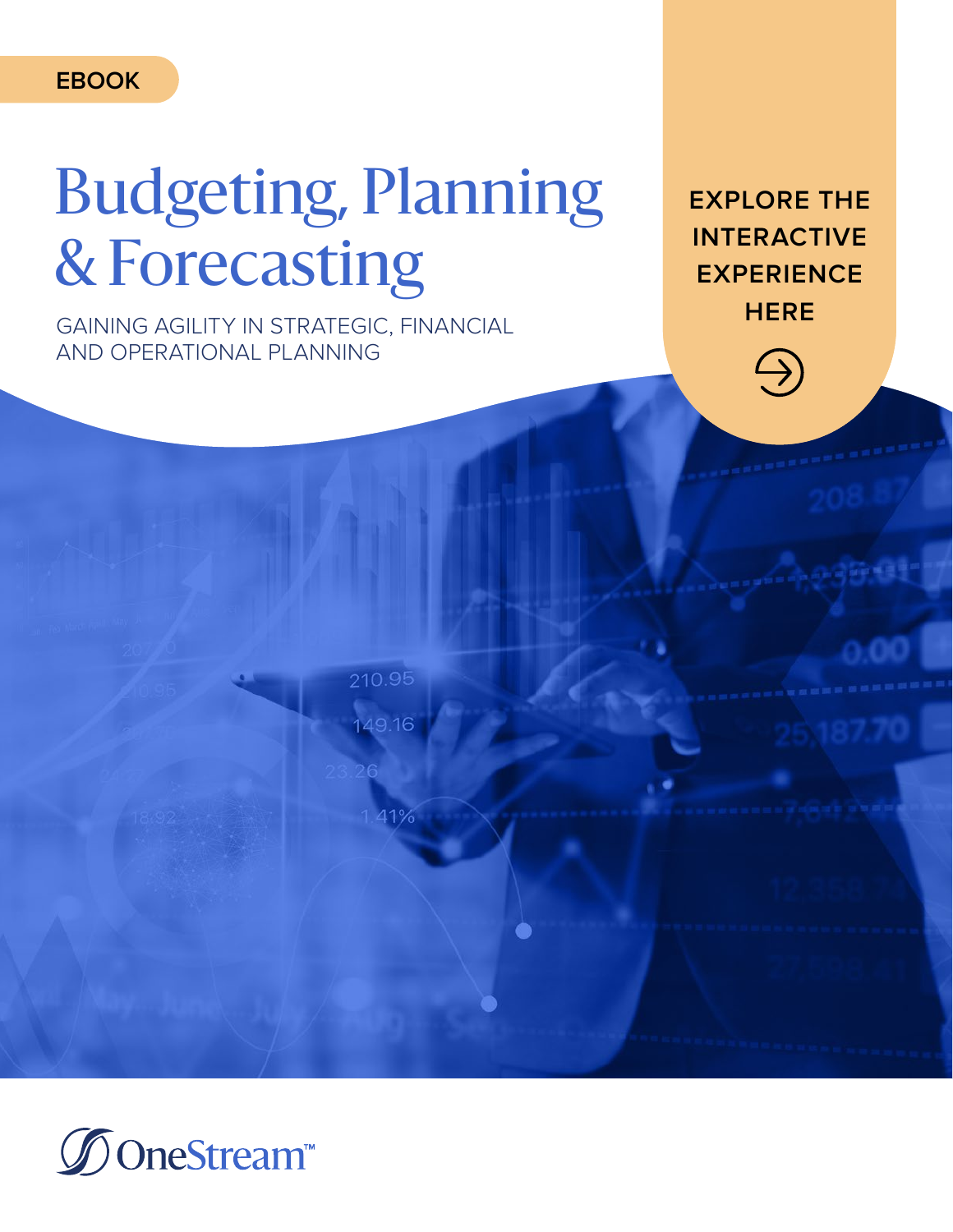# **Table of Contents**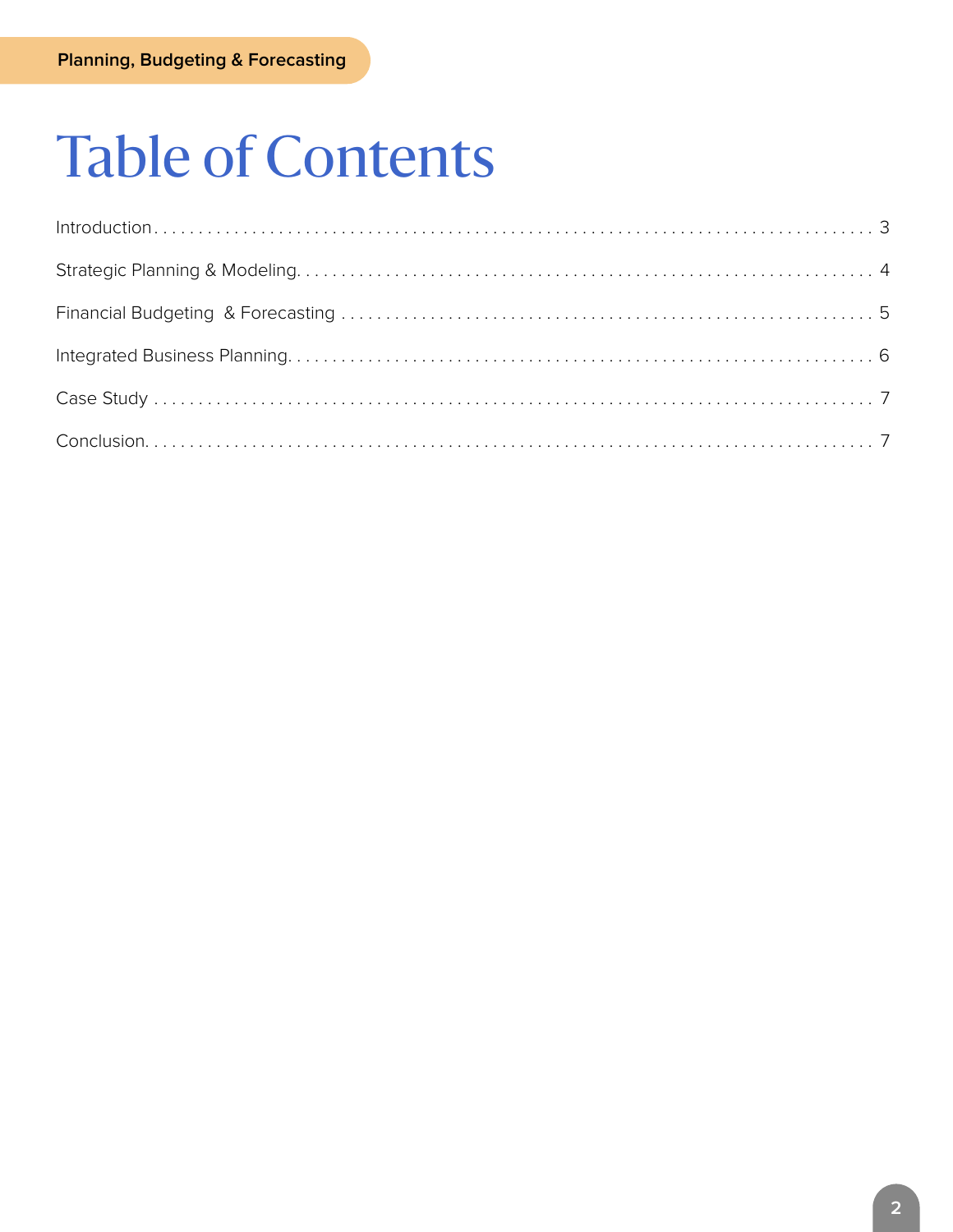# <span id="page-2-0"></span>Introduction

Current economic conditions are a stark reminder that organizations must be ready to respond to new market opportunities and threats more quickly than ever before. And while the increasing pace of change is putting more pressure on finance teams, many are taking steps to increase agility and improve decision making. How? By innovating beyond static budgeting cycles and focusing on the detailed

**31%**

business drivers and operational plans that are leading indicators of financial performance.

Sophisticated organizations don't just set financial targets or budgets; they also continually monitor performance and develop processes to dynamically update operational assumptions required for integrated business planning.

In contrast, many finance teams still rely on fragmented spreadsheets and legacy corporate performance (CPM) applications to manage their budgeting, planning, forecasting and analysis processes. They spend more time on low-value tasks rather than collaborating with and providing insights to their business partners for key decision-making.

### **Did You Know?**

**Only 31% of Finance leaders have systems that provide a quick and dependable platform for decision making**

**Only 23% of Finance systems allow organizations to respond quickly to market changes**

**23%**

*—Source: FSN 2019 Future of Financial Systems Global Survey*

#### **ALIGNING BUSINESS PLANS**

Forward-thinking FP&A professionals are pushing the boundaries of budgeting, planning and forecasting across every aspect of the organization. Strategic FP&A groups require the scale to see holistically across the organization but also require the flexibility and agility to investigate and drill down deep into detailed operational data. And, importantly,

**63%**



### **Did You Know?**

**Only 29% of Finance systems allow organizations to accurately predict performance** 

**63% of Finance leaders believe built-in analytics tools are critical for future finance systems**

*—Source: FSN 2019 Future of Financial Systems Global Survey*

these FP&A teams no longer settle for legacy CPM tools and manual processes that once held them back. And they are more likely to invest in CPM platforms that offer the scale to develop financial plans at the global enterprise level, but also provide the lines of business with the agility to plan at the level of detail they run their business — all within the same unified application and experience.

> That's why over 500 finance leaders around the globe, from midsize to some of the largest organizations in the world, are choosing OneStream's Intelligent Finance platform as the foundation for their future.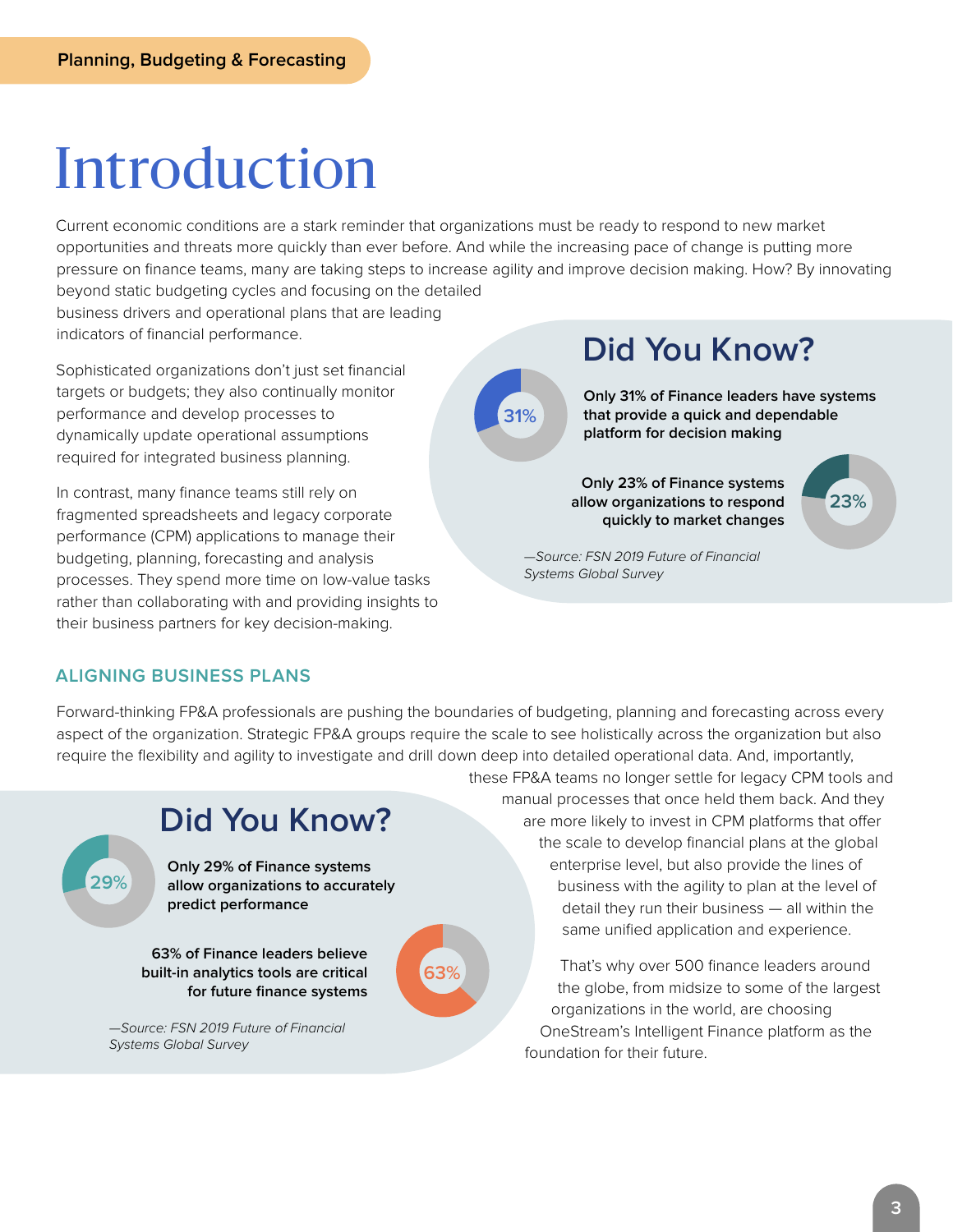### **Unify Operational Plans with Financial Goals**

<span id="page-3-0"></span>

**Improve Agility**

Leverage one unified financial **PLANNING BUDGETING BUDGETING** that supports financial and operational budgeting, planning, forecasting and reporting for maximum agility.



**Predict with Confidence**

Deploy predictive models without technical expertise **REPORTING &** across all planning scenarios and workflows.



**Accelerate Planning Cycles**

Spend less time collecting data and more time analyzing results **EXAMPLE SUPPORT CONSOLIDATION**<br>**g** scenarios and **ANALY and Supporting** decisions across the enterprise.

### Strategic Planning & Modeling

A unified CPM solution is ideal to help organizations manage the strategic planning process. With all financial and detailed operational plans living in a single platform, corporate finance and line of business teams can easily analyze information and develop alternative value creation scenarios on the fly.

Corporate FP&A teams can develop baseline plans for organic growth strategies, M&A initiatives and capital plans while dynamically calculating the impact to P&L, Balance Sheet and Cash Flow plans. Quickly create what-if scenarios to analyze the sensitivity of your cost structure, revenues or capital structure to external drivers such as commodity prices and evaluate FX and interest rate exposure.

#### Unify and align corporate plans and forecasts to create more detailed operating plans

#### **A UNIFIED PLATFORM APPROACH**



Support agile planning, such as rolling forecasts and driver-based plans and scenario modeling

Be agile and adapt to business changes quickly and easily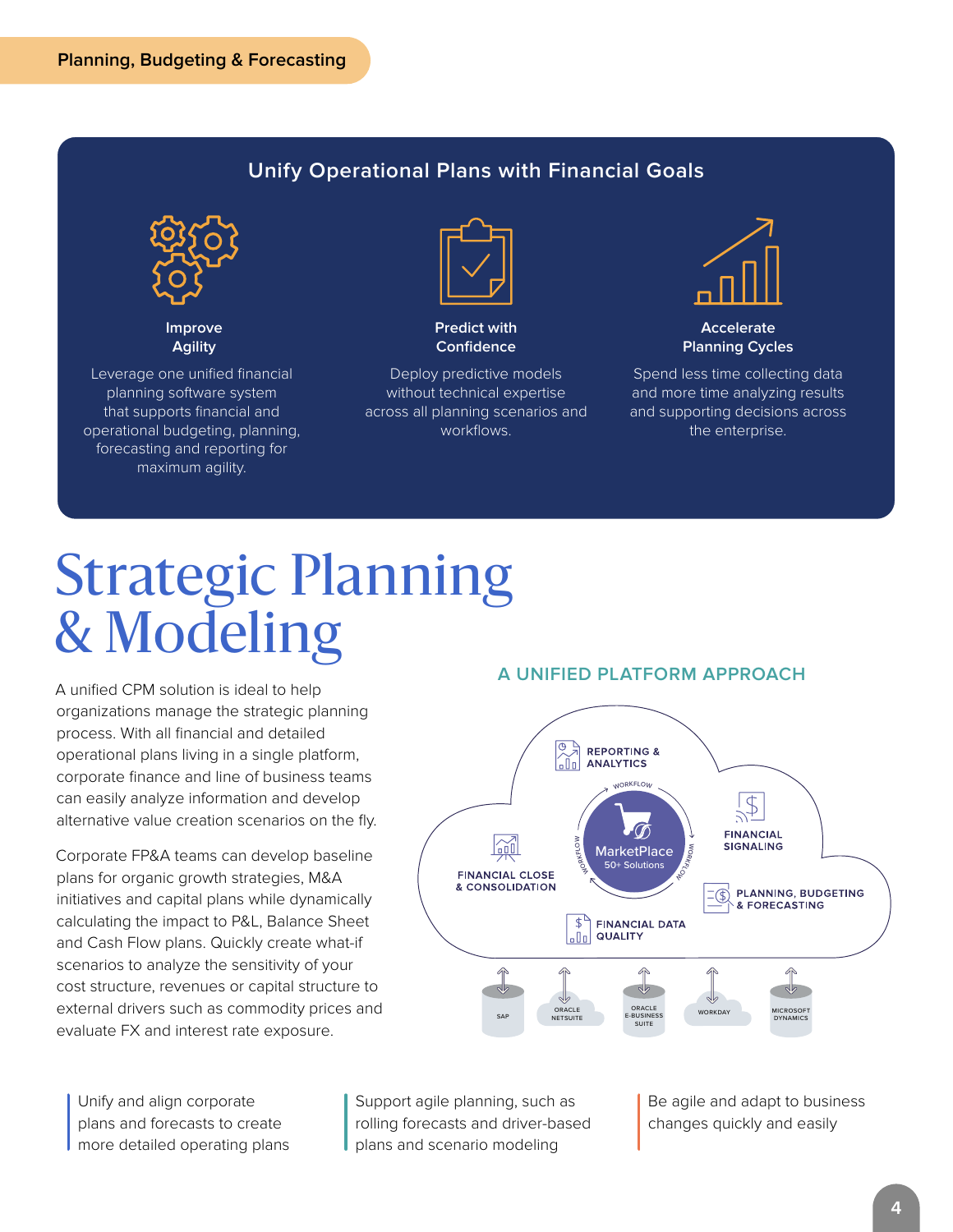### <span id="page-4-0"></span>Financial Budgeting & Forecasting

Rigid plans and budgets aren't very useful. Change is constant and organizations require agile planning processes to continually monitor performance and recast operational plans.

A modern CPM platform can support topdown, bottom-up, driver-based planning, rolling forecast, predictive analytics and other advanced planning techniques. These tools allows finance professionals to collaborate with their business partners to identify opportunities and risks and guide decision making by monitoring the pulse of the company holistically as well as at the business driver level.

Sophisticated finance leaders are leveraging driver-based planning to empower business partners to manage their operational plans at the level of granularity they require while also providing visibility into financial results. They can instantly seed budgets and forecasts with powerful predictive models. And with deep operational analytics, finance organizations are gaining visibility into how sales, production, price, insurance or tax changes could affect profitability and future plans.

#### **COMPARISON: HOW DO YOUR PEERS FORECAST?**



#### **Reforecast Frequency: How Often Do You Reforecast?**



*—Source for all charts / graphs: BPM Partners 2020 BPM Pulse Survey*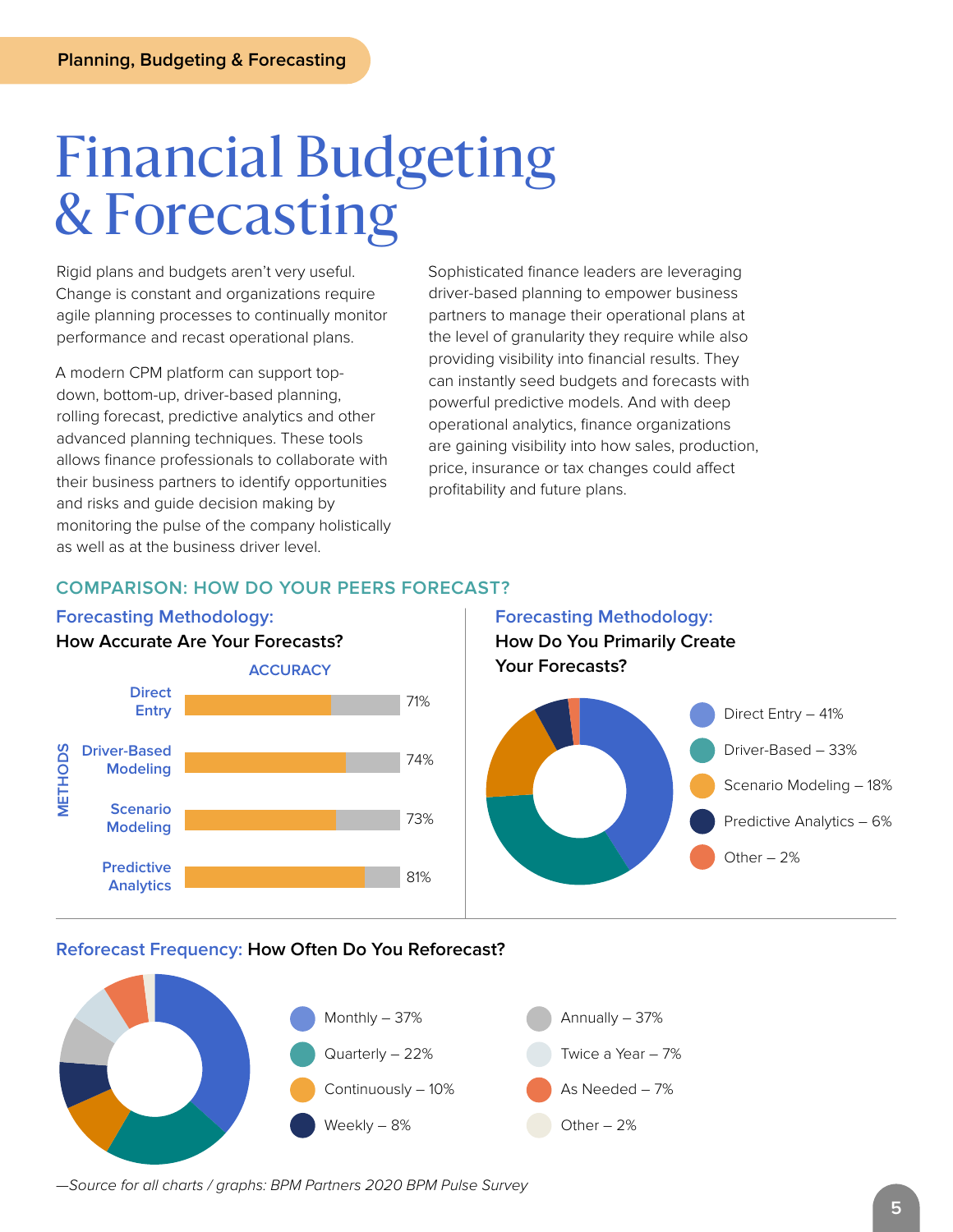## <span id="page-5-0"></span>Integrated Business Planning

CFOs and finance teams are adopting integrated business planning (IBP) to set organizational strategy and optimize business plans. IBP creates a recurring cycle to analyze financial plans and business drivers vs. operational plans, recent run rates and prior year results.

Modern Finance leaders are adopting a platform approach to IBP capable of meeting the needs of today while also providing the ability to expand and adapt to changing business demands without adding costs and complexity. With OneStream's MarketPlace™, users can choose from several purpose-built specialty planning and analytics solutions to download, configure and deploy to end users in minutes.

#### **The OneStream MarketPlace™**

Reduce total cost of ownership with over 50 downloadable solutions that can be easily configured and deployed to extend the value of the OneStream Intelligent Finance platform.



#### **People Planning**

Plan on all elements of human capital by using drivers and dynamic calculations to project the costs of new hires and changes for compensation, benefits, taxes, travel expenses, etc.



#### **Capital Planning**

Plan on the expected cash, funding, maintenance and depreciations associated with capital expenses.



#### **Cash Planning**

Plan on the sources and uses of cash from AR, AP, acquisitions, disposals, funding, revenue and expenses.



#### **Thing Planning**

Plan on anything in this all-encompassing solution from projects that require a more detailed level of planning to SKU- level planning and more.



#### **Sales Planning**

Plan on all aspects of sales, with bi-directional integration into Salesforce.com or other CRM platforms along with the ability to plan by sales rep, opportunity and or/region.



#### **Predictive Analytics 123**

Deploy predictive models across the budgeting, planning and forecasting process without fragmented tools or separate processes.



#### **Excel integration**



#### **Guided Reporting**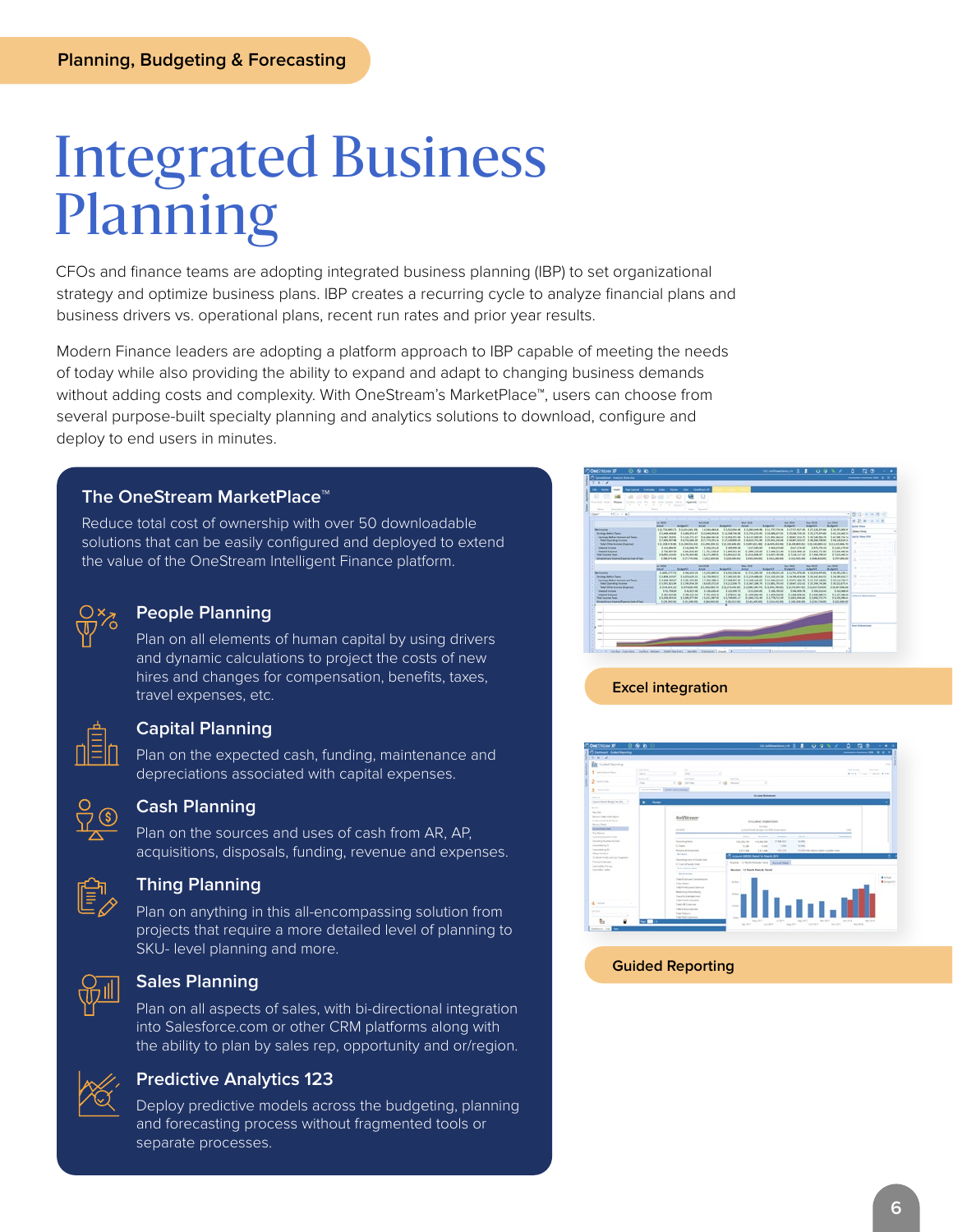# <span id="page-6-0"></span>Case Study

With OneStream, The Carlyle Group is able to budget and re-forecast at both the legal entity and project level. The company has improved visibility and traceability into allocations and budget version changes, with real-time budget impact viewing capabilities.

Self-service reporting and analysis enables business users to see the immediate impact of changes on plans and reports. Submitting revenue and expense budget updates and reviewing the impact was reduced from 1 week to 5 – 10 minutes.



**[DOWNLOAD THE CASE STUDY](https://cdn2.hubspot.net/hubfs/2020381/Success%20Stories/CS_CarlyleGroup-CaseStudy-Cobrand-final.pdf)**

### Conclusion

Managing through the uncertainty of today's business environment requires organizations to eliminate decision silo and unify operational plans with financial goals. Committed to helping organizations conquer complexity, OneStream brings together detailed operational plans and financial goals from across the entire organization — all within a single solution.

OneStream unifies budgeting, planning and forecasting which enables organizations to respond quickly to new market opportunities and take corrective actions to reduce risk. OneStream's MarketPlace™ also allows users to quickly address their changing business needs by extending the OneStream platform with additional planning solutions that increase the business value of their platform investment while drastically reducing TCO.

### **Key Features for an Ideal Budgeting, Planning and Forecasting Solution**



*—Source: BPM Partners 2020 BPM Pulse Survey*